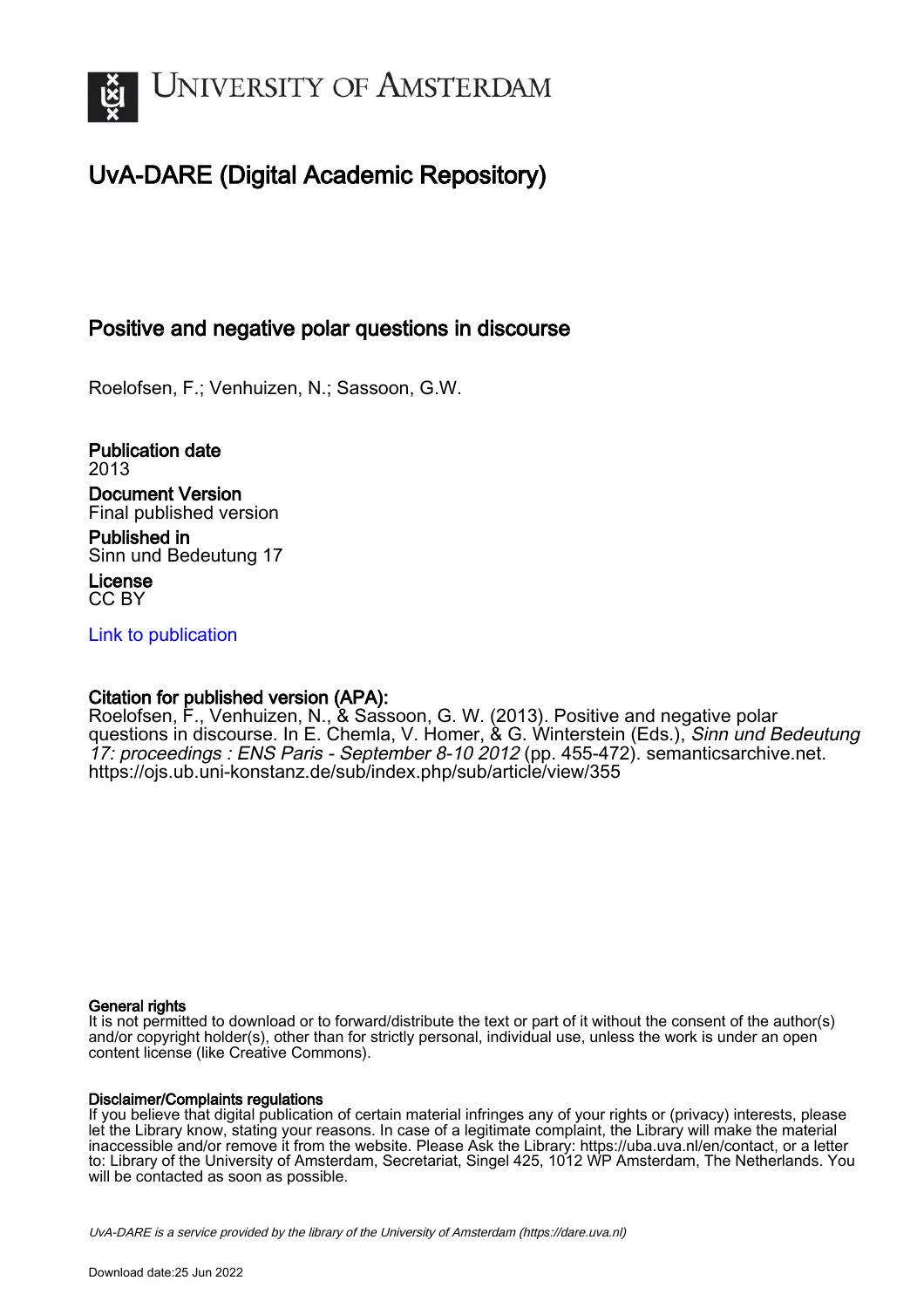# Positive and negative questions in discourse

Floris Roelofsen — University of Amsterdam Noortje Venhuizen — University of Groningen Galit Weidman Sassoon - Hebrew University Jerusalem

**Abstract.** This paper presents a number of experiments assessing the felicity of positive and negative polar questions in various types of discourse contexts.

**Keywords:** polar questions, negation, felicity conditions.

#### 1. Introduction

This paper is concerned with positive and negative polar questions, illustrated in  $(1)$ – $(3)$ .

| (1) | Did Lucy go to Greece?     | [positive polar question, PPQ]       |
|-----|----------------------------|--------------------------------------|
| (2) | Did Lucy not go to Greece? | [low negation polar question, LNPQ]  |
| (3) | Didn't Lucy go to Greece?  | [high negation polar question, HNPQ] |

A high negation polar question (HNPQ) is a polar question that contains a negative clitic, attached to the inverted auxiliary  $(didn't)$ . A low negation polar question (LNPQ) is a polar question that contains sentential negation, not attached as a clitic to the inverted auxiliary. Finally, a positive polar questions (PPQ) is a polar question that does not contain negation. We refer to the clause 'Lucy went to Greece' as the *prejacent* of the questions in  $(1)$ – $(3)$ . When considering a certain question, we often simply use p to refer to its prejacent, and  $\neg p$  to refer to its negation.

It has been claimed in much previous work that positive and negative polar questions have different felicity conditions (Ladd, 1981; Büring and Gunlogson, 2000; van Rooij and Šafářová, 2003; Romero and Han, 2004; Reese, 2005, 2007; Reese and Asher, 2007; AnderBois, 2011, among others). However, the precise felicity conditions for each question type have remained controversial. This paper presents a series of experiments testing the felicity of positive and negative polar questions in various discourse contexts.

The paper is organized as follows: section 2 presents an experiment concerning PPOs, section 3 presents an experiment concerning HNPQs, and section 4 presents an experiment concerning LNPQs; finally, section 5 provides some general discussion and sketches a theoretical account of the main results of the experiments. Statistical details are provided in the appendices.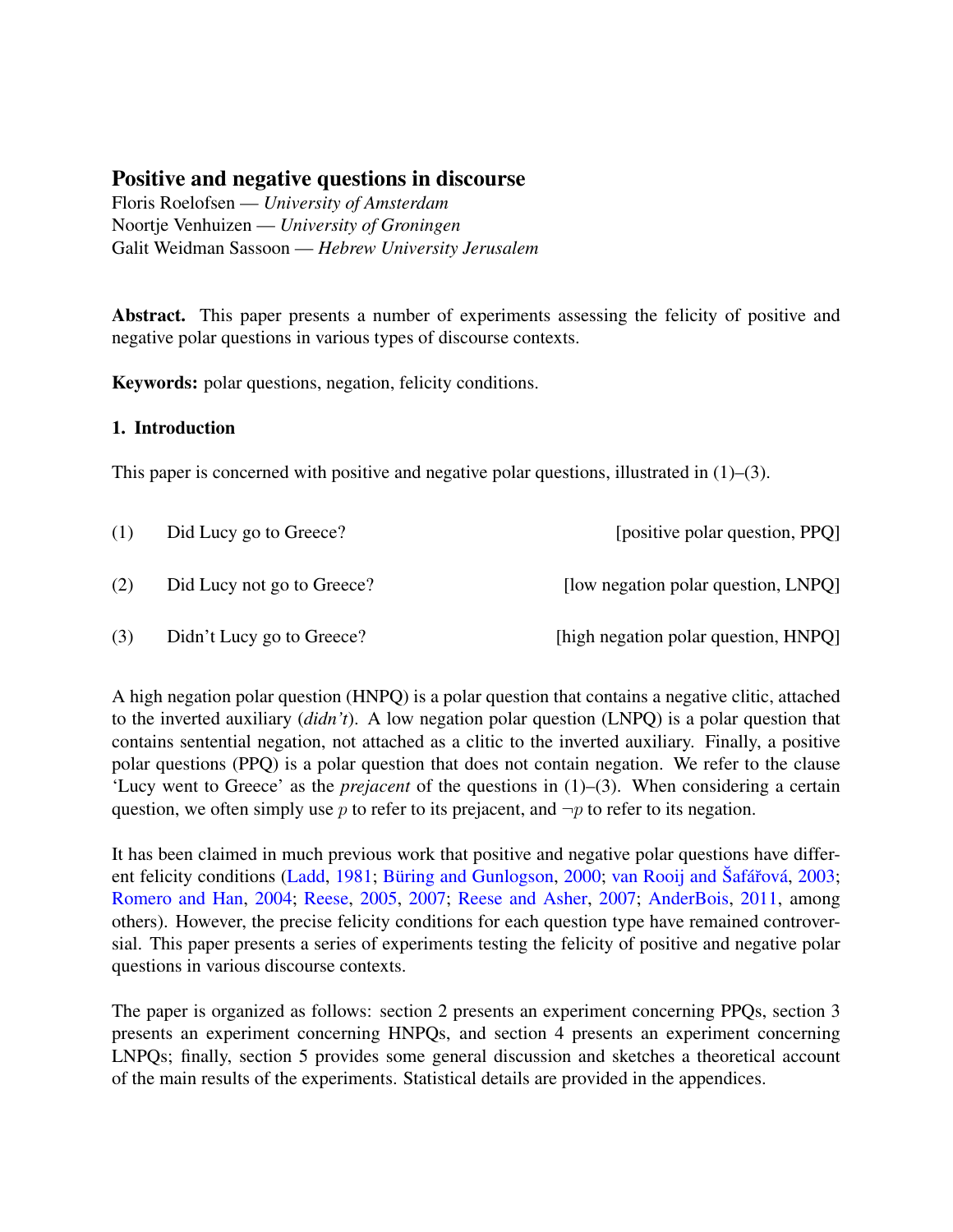# 2. Experiment 1: positive polar questions

#### 2.1. Hypotheses

Buring and Gunlogson (2000) claim that PPQs are subject to the following felicity condition:

#### (4) Felicity condition for PPQs in terms of contextual evidence

A PPQ is only felicitous in a context if there is no compelling contextual evidence against p in that context.

In formulating this generalization, Büring and Gunlogson assume the following notion of *compelling contextual evidence for or against* p:

#### (5) Compelling contextual evidence for or against  $p$

- a. Contextual evidence is evidence that has just become mutually available to the participants in the current discourse context.
- b. Compelling contextual evidence *for* p is contextual evidence that, if considered in isolation, would allow the participants to assume that  $p$  is the case.
- c. Compelling contextual evidence *against* p is contextual evidence that, if considered in isolation, would allow the participants to assume that  $p$  is not the case.

The suggested felicity condition for PPQs is motivated by the following examples.

- (6) Scenario: A and B are talking long-distance on the phone  $\Rightarrow$  no contextual evidence concerning the weather at B's location
	- a. B: What's the weather like out there? Is it raining?
	- b. B: What's the weather like out there? Is it sunny?
- (7) Scenario: A enters B's windowless office wearing a dripping wet raincoat  $\Rightarrow$  compelling contextual evidence for rain and against sunshine
	- a. B: What's the weather like out there? Is it raining?
	- b. #B: What's the weather like out there? Is it sunny?

We conducted an experiment testing the hypothesis that PPQs are more felicitous in contexts with positive or neutral contextual evidence (CE) than in negative CE contexts.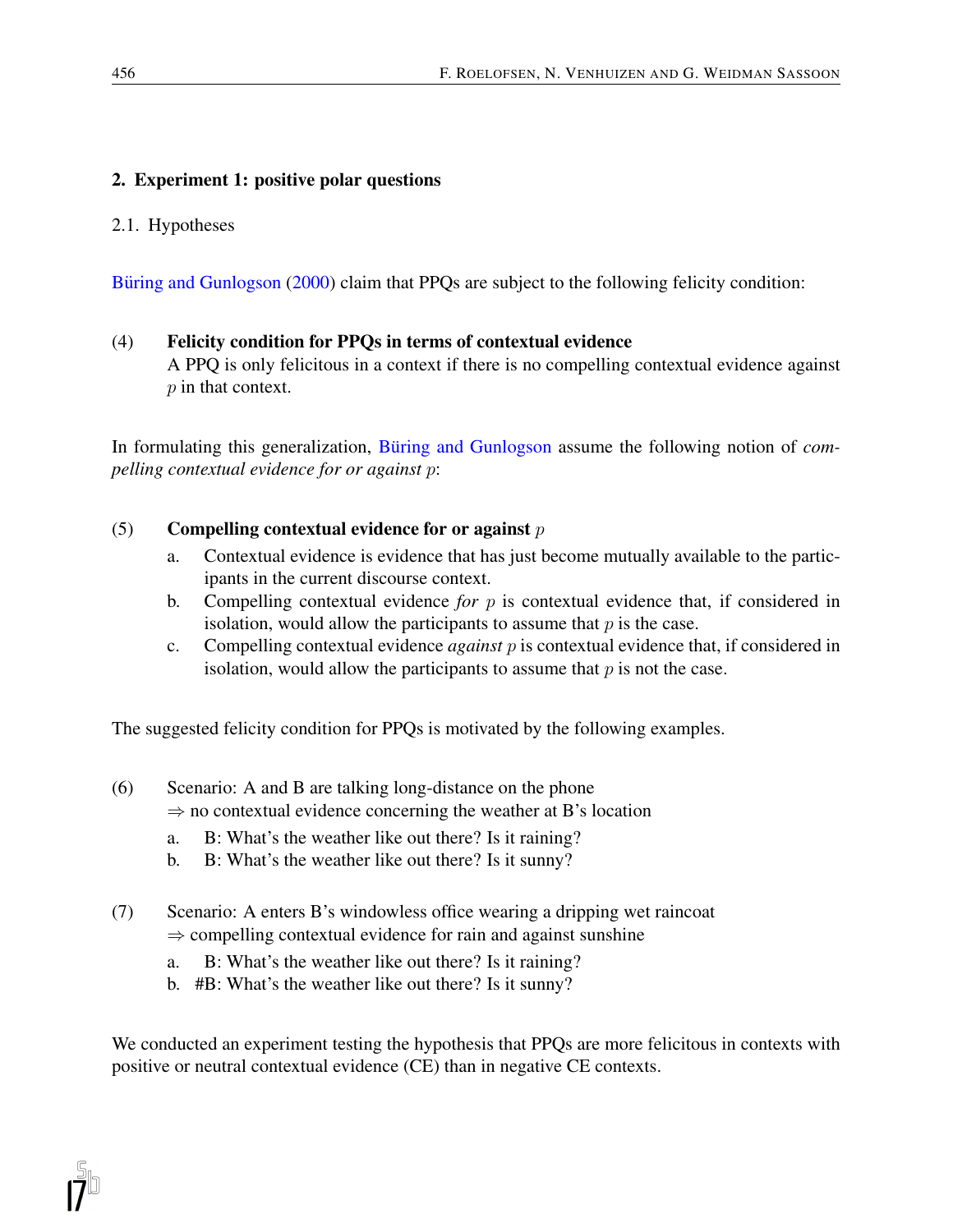Another factor that seems to affect the felicity of PPQs, especially in the absence of contextual evidence, are the *beliefs* that the speaker has concerning the prejacent of the question. This is illustrated in (8).

- (8) Scenario: A and B are talking long-distance on the phone; A is traveling in Egypt, and B knows that it hardly ever rains in Egypt.  $\Rightarrow$  no contextual evidence as to whether it rains, but negative speaker belief
	- a. B: What's the weather like out there? Is it sunny?
	- b. ??B: What's the weather like out there? Is it raining?

To the best of our knowledge there are no explicit hypotheses in the literature as to how speaker belief (SB) affects the felicity of PPQs. We conducted an experiment testing the hypothesis that PPQs are more felicitous in positive and neutral SB contexts than in negative SB contexts.

#### 2.2. Method

*Participants.* Participants were recruited using Amazon Mechanical Turk (AMT), an online labor market place where people are paid to complete small online tasks. AMT offers an efficient way to acquire high-quality experimental results that do not differ significantly in performance from standard experimental settings (Buhrmester et al., 2011). The tasks in our experiment were only visible to AMT participants with an American IP address. The reward per question was 0.03 cents. All in all 110 participants answered an average of 75 questions per participant (SD=102), with average hourly rate of approximately 5.7 American dollars. Every question was answered by 25 different participants.

*Stimuli: target items.* The stimuli were 3-picture cartoons, exemplified in Figure 1. Participants were asked to judge the naturalness of the PPQ in the third picture. In the example below, the prejacent of the PPQ is 'Kate got a cat' and the speaker is Jennifer. The first picture was used to manipulate *speaker belief* :

- Kate to Jennifer: "I'm going to get *a cat*."  $\Rightarrow$  positive SB<br>- Kate to Jennifer: "I'm going to get *a pet*."  $\Rightarrow$  neutral SB
- Kate to Jennifer: "I'm going to get *a pet*."  $\Rightarrow$  neutral SB<br>Kate to Jennifer: "I'm going to get *a dog*."  $\Rightarrow$  negative SB
- Kate to Jennifer: "I'm going to get *a dog*."

The second picture was used to manipulate the *contextual evidence*:

- Rose to Jennifer: "Kate got *a cat.*"  $\Rightarrow$  positive CE<br>- Rose to Jennifer: "Kate got *a pet.*"  $\Rightarrow$  neutral CE
- Rose to Jennifer: "Kate got *a pet*."  $\Rightarrow$  neutral CE<br>- Rose to Jennifer: "Kate got *a dog*."  $\Rightarrow$  negative CE
- Rose to Jennifer: "Kate got *a dog*."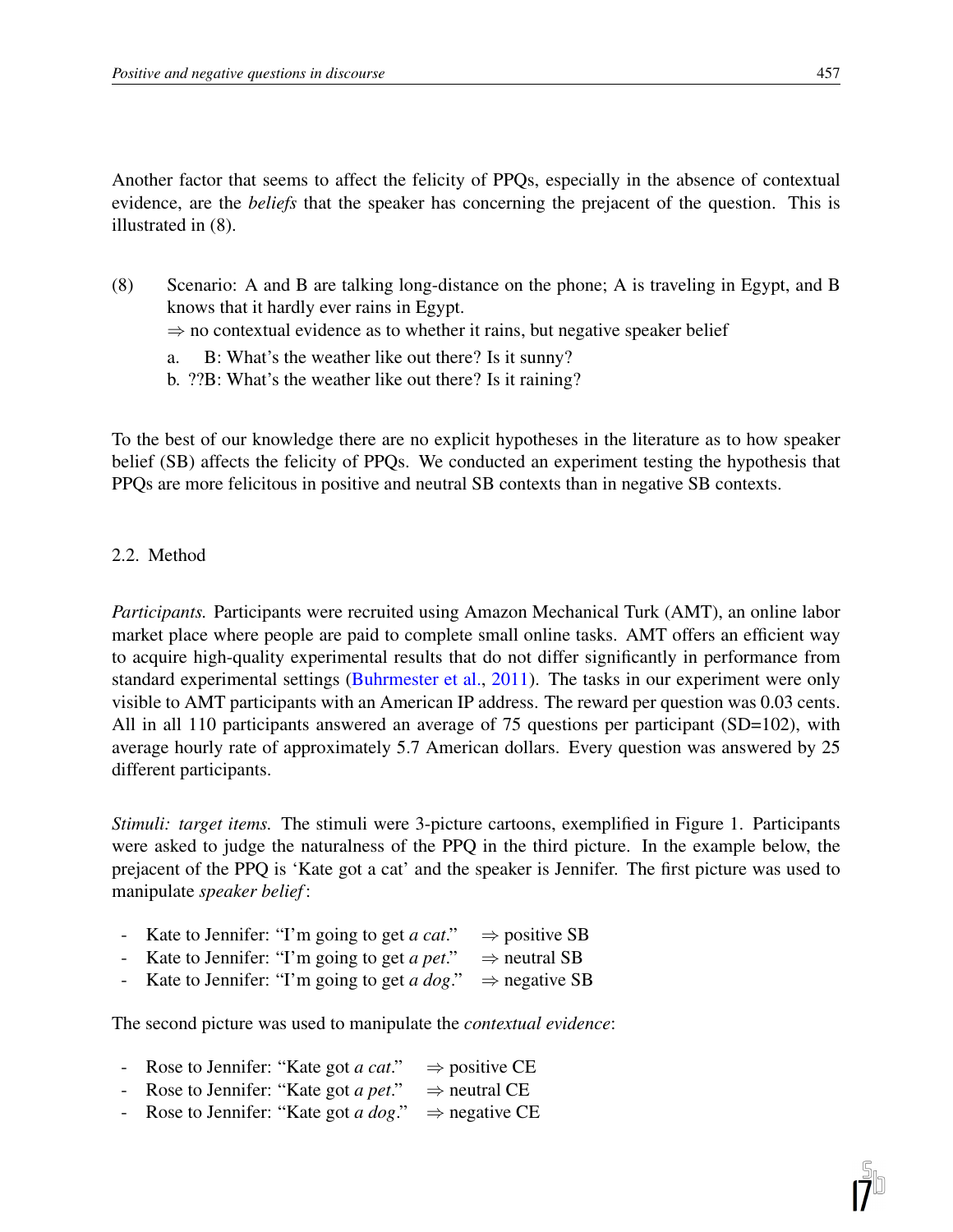

Figure 1: Example target item for testing PPQ felicity.

Thus, for each PPQ that we tested, there were  $3 \times 3 = 9$  different cartoons, corresponding to the 9 types of SB x CE discourse contexts. We tested 6 PPQs, so in total there were  $6 \times 9 = 54$  target items. The first and the second picture always contained an extra sentence (e.g., *I've always wanted one* or *I heard it's so cute!*) in order to reduce the effect that might be caused by the repetition of specific nouns on the felicity of the PPQ.

*Stimuli: fillers.* As fillers we used: (a) The target items for experiment 2-3, with LNPQs and HNPQs in the last picture, and (b) 164 additional fillers with *wh*-questions in the last picture, e.g. *Which pet did she get?*. The additional fillers were based on 41 different questions. They were balanced w.r.t. the polarity of the question involved (positive vs negative) and the naturalness of the question (according to our own judgement). There were 326 stimuli in total (54 PPQ targets, 108 HNPQ/LNPQ targets, and 164 *wh*-fillers).

*Procedure.* The stimuli were presented in a random order except that a *wh*-filler separated each two target items. After every test item, participants had the option to continue with the next test item or to stop. Thus, different participants filled in different sets of test items, with randomly different orders. Participants were asked to rate the naturalness of the PPQ in the third picture on a scale from 1 (completely natural) to 7 (completely unnatural). Each test item was presented together with instructions and a 1 to 7 scale to rate the naturalness of the question in the cartoon.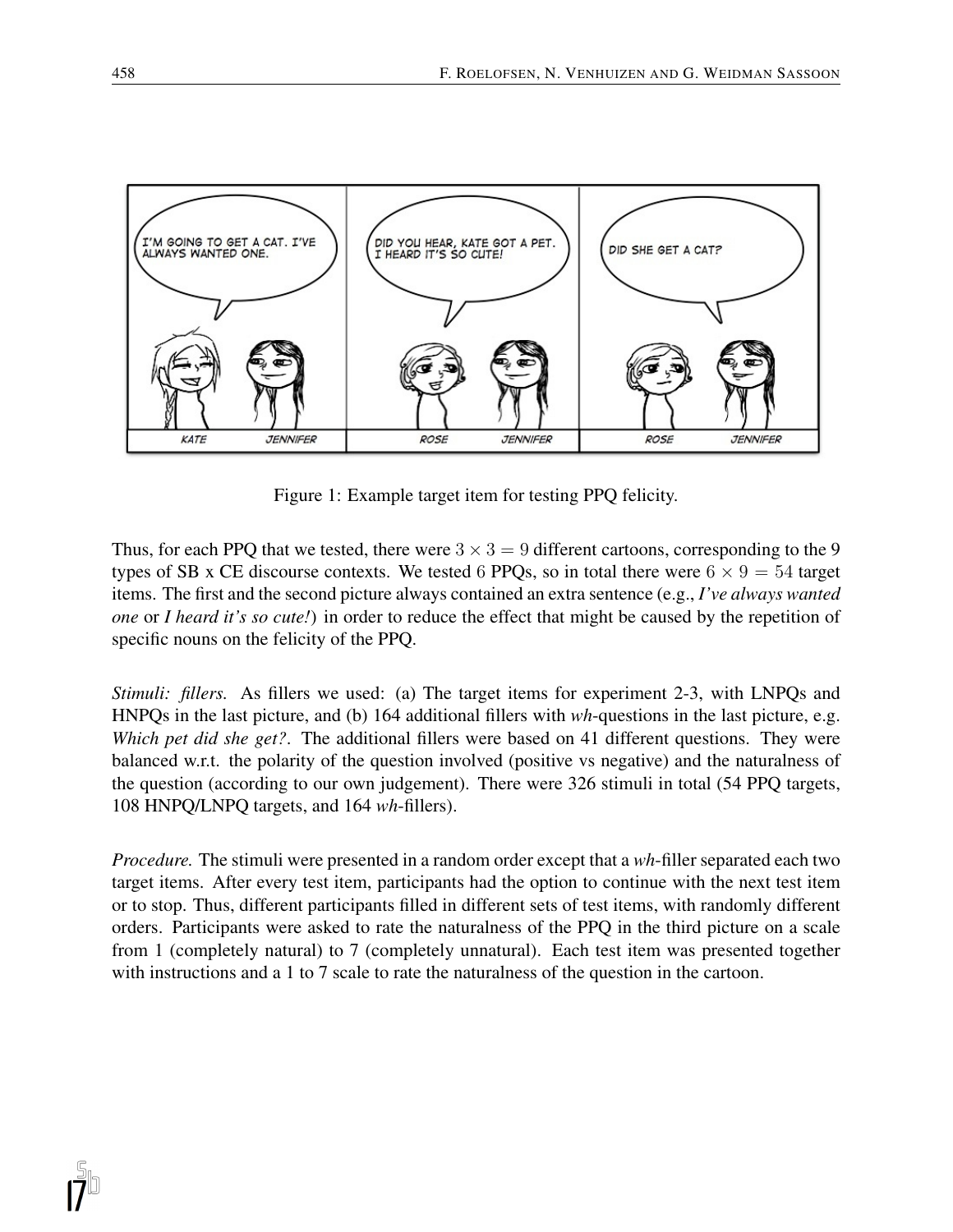

Figure 2: Averaged naturalness ratings for experiment 1.

#### 2.3. Results

The results of experiment 1 are presented numerically in Table 1 and are visualized in Figure 2. The ratings for the *wh*-fillers are listed in Table 2. The results show that PPQs are most natural in neutral CE contexts with neutral or positive SB. They are less natural in negative CE contexts, and even worse in positive CE contexts. Positive SB increases the naturalness of PPQs in neutral and negative CE contexts, while it decreases it in positive CE contexts. Negative SB does exactly the opposite: it decreases the naturalness of PPQs in neutral and negative CE contexts, while it increases it in positive CE contexts. Finally, if CE and SB are not neutral, felicity of the PPQ increases when CE and SB are contrasting. There is a significant interaction between SB and CE. A detailed statistical analysis of the results can be found in Appendix A.

| <b>PPOs</b>    | Neg CE     | Pos CE     | Neut CE    | Total      |
|----------------|------------|------------|------------|------------|
| Neg SB         | 5.09(0.76) | 5.16(0.2)  | 3.37(0.29) | 4.54(.97)  |
| Pos SB         | 3.24(1.08) | 5.95(0.29) | 1.41(0.2)  | 3.54(2.02) |
| <b>Neut SB</b> | 4.72(1.1)  | 5.51(0.36) | 1.87(0.46) | 4.04(1.74) |
| Total          | 4.35(1.24) | 5.54(.43)  | 2.22(.91)  | 4.04(1.66) |

Table 1: Averaged naturalness ratings plus standard deviations for experiment 1.

| $wh$ -fillers | Good       | <b>Bad</b> |
|---------------|------------|------------|
| Positive      | 1.91(1.59) | 6.49(1.24) |
| Negative      | 3.06(2.19) | 6.75(0.91) |
| Total         | 2.48(2.00) | 6.62(1.09) |

Table 2: Averaged naturalness ratings plus standard deviations for the *wh*-fillers.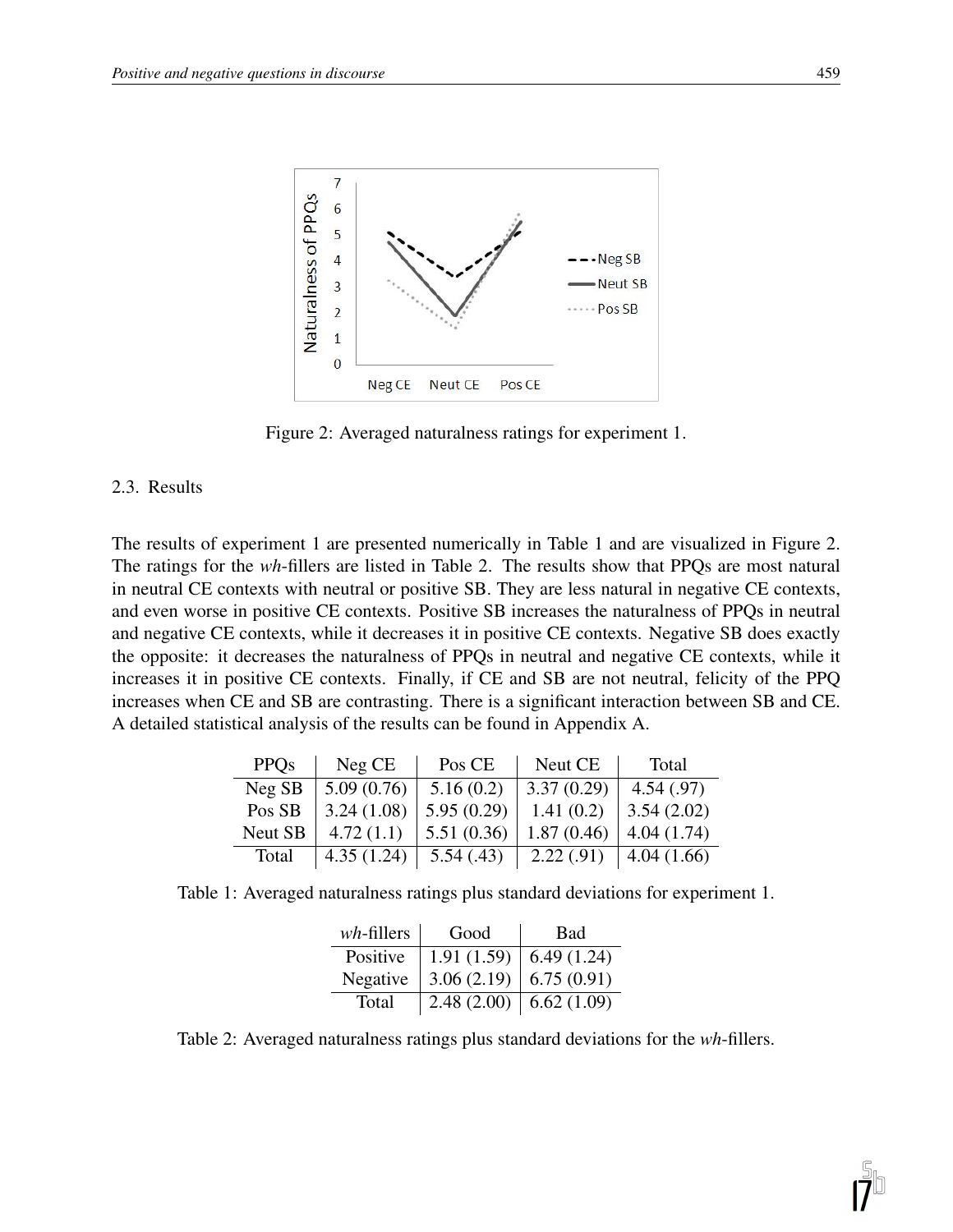#### 2.4. Discussion

*Contextual evidence.* The results are partly in line with the hypothesis of Büring and Gunlogson (2000). In particular, if we restrict our attention to positive and neutral SB contexts we find (a) that PPQs are completely natural in neutral CE contexts, and (b) that PPQs are not completely natural in negative CE contexts, as expected. However, we also find (c) that PPQs are completely unnatural in positive CE contexts, and (d) that PPQs are not completely unnatural in negative CE contexts with positive SB, which was not expected.

The first unexpected result, (c), may be due to the fact that in our experimental setup, contextual evidence was manipulated linguistically; as a result, PPQs may have seemed *redundant* in positive CE contexts, and may have been judged unnatural because of this. This is illustrated in (9):

(9) [picture 2] Rose to Jennifer: Kate got a cat. [picture 3] Jennifer to Rose: Did she get a cat?

In order to verify this possible explanation, a follow-up experiment would have to be conducted with contexts where positive CE is given non-linguistically.

The second unexpected observation, (d), may be due to the fact that, strictly speaking, most of the negative CE contexts that we created were compatible with the prejacent of the PPQ in question. The incompatibility only arose through a *conversational implicature*. This is illustrated in (10).

(10) Rose: Kate got a dog.  $\Rightarrow$  implicates but does not entail that she didn't get a cat Jennifer: Did she get a cat?

Given a positive speaker belief, in this case the belief that Kate got a cat, it would be reasonable for the speaker to check whether the 'no cat' implicature is indeed intended. This may explain why PPQs were not judged completely unnatural in CE contexts with positive SB. To verify this possible explanation, a follow-up experiment would have to be conducted where the incompatibility between the prejacent of the question and the contextual evidence in negative CE contexts is really entailed.

*Speaker belief.* We hypothesized that PPQs would be more felicitous in positive and neutral SB contexts than in negative SB contexts. The picture that we found is a bit more complicated, because SB interacts with CE. Positive SB improves the felicity of PPQs in neutral and negative CE contexts, but decreases felicity in positive CE contexts. By contrast, negative SB decreases the felicity of PPQs in neutral and negative CE contexts, but improves it in positive CE contexts. Hence, to predict the felicity of a PPQ in a given context we need to know both the polarity (negative,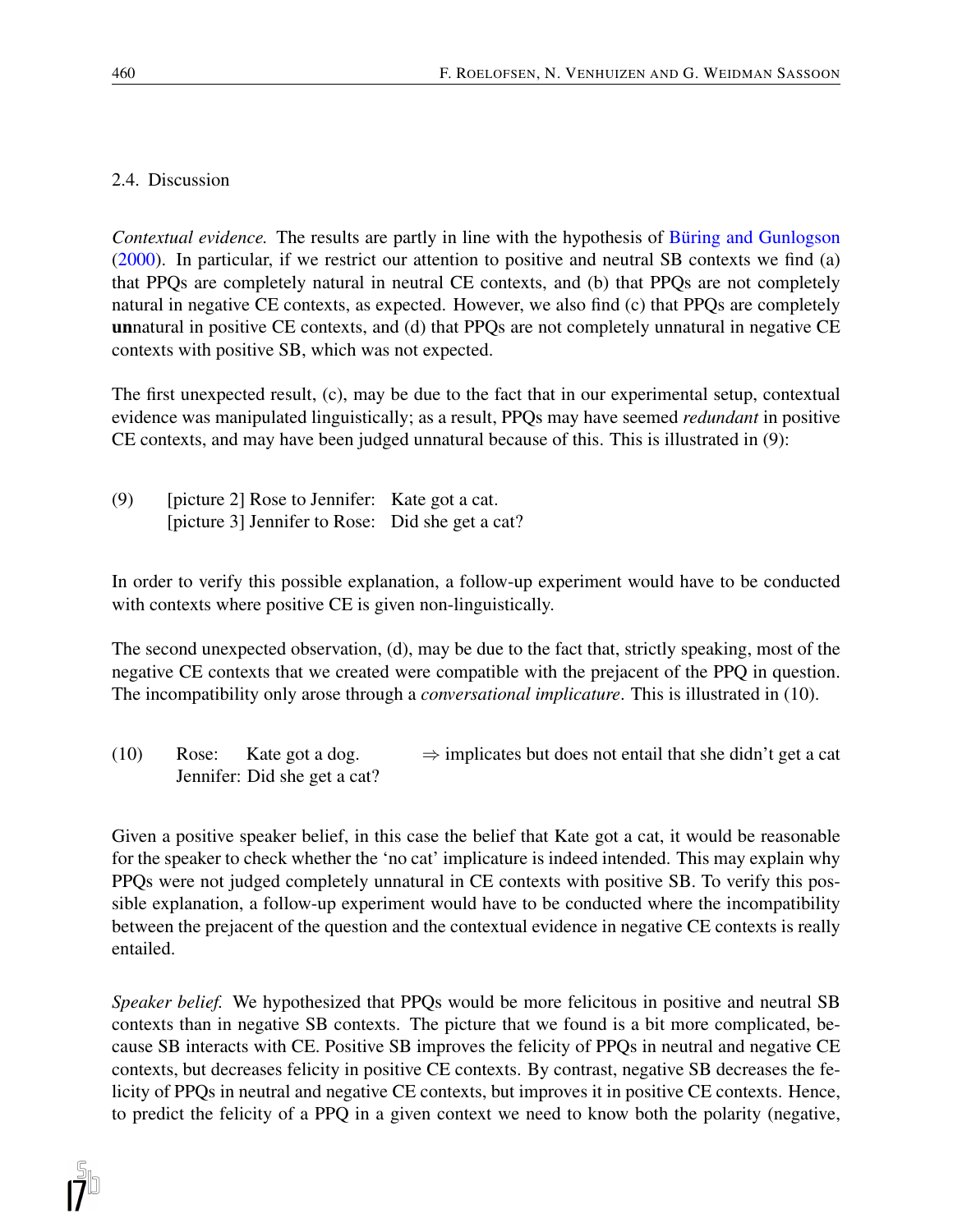positive, or neutral) of the available contextual evidence and of the polarity of the speaker's belief with respect to the prejacent of the question.

#### 3. Experiment 2: high negation polar questions

#### 3.1. Hypotheses

It is often assumed that HNPQs generally allow for two different 'readings,' which are called the *outer* negation question reading and the *inner* negation question reading, respectively (Ladd, 1981; Büring and Gunlogson, 2000; Romero and Han, 2004; AnderBois, 2011, a.o.). Whether this distinction is real and what it amounts to exactly has remained controversial (cf. van Rooij and Šafářová, 2003; Hartung, 2007). Büring and Gunlogson (2000) suggest the following generalizations, distinguishing between outer negation and inner negation readings:

#### (11) Inner negation HNPQs

Under the inner negation reading, HNPQs are only felicitous if there is compelling contextual evidence against p.

#### (12) Outer negation HNPQs

Under the outer negation reading, HNPQs are only felicitous if there is no compelling contextual evidence for p.

For the purposes of this paper, we wish to remain agnostic as to whether the distinction between inner and outer negation readings is real. Therefore, we derive from the above generalizations the following general hypothesis about the felicity of HNPQs (on either reading).

#### (13) Felicity condition for HNPQs in terms of contextual evidence

HNPQs (on either reading) are only felicitous if there is no compelling contextual evidence for p.

It is widely assumed that the felicity of HNPQs does not only depend on *contextual evidence*, but also on *speaker belief*. Based on Ladd (1981), Büring and Gunlogson (2000), Romero and Han (2004), and AnderBois (2011), we formulate the following hypothesis.

# (14) Felicity condition for HNPQs in terms of speaker belief

HNPQs are only felicitous if the speaker believes that  $p$  is the case.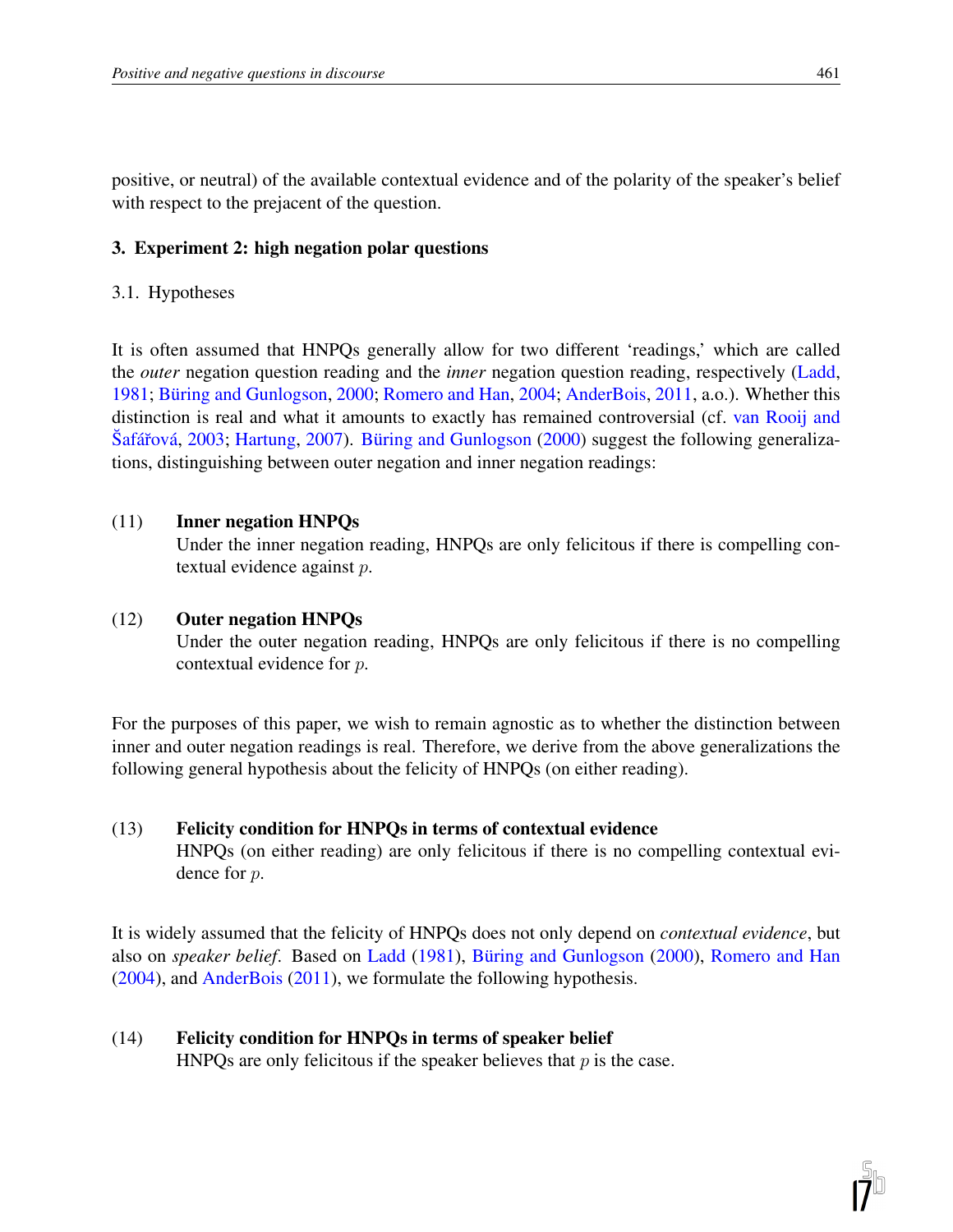

Figure 3: Averaged naturalness ratings for experiment 2.

We conducted an experiment testing the hypotheses in  $(13)$  and  $(14)$ .

# 3.2. Method

Participants were recruited using AMT, as explained in section 2.2. The target items were cartoons with dialogues identical to those of experiment 1, but this time with an HNPQ in the third picture of the cartoon (e.g., *Didn't she get a cat?*). The fillers consisted of the target items of experiment 1 and 3, as well as 164 additional fillers with *wh*-questions, which are described in section 2.2 together with additional details about the procedure.

# 3.3. Results

The results of experiment 2 are presented numerically in Table 3 and are visualized in Figure 3. We see that HNPQs are completely natural in negative and neutral CE contexts with positive SB. They are less natural with neutral SB, and even less so with negative SB. Finally, they are completely unnatural in positive CE contexts, no matter what the SB level is. We found a significant interaction between SB and CE. A detailed statistical analysis of the results is provided in Appendix B.

| <b>HNPQs</b> | Neg CE     | Pos CE     | Neut CE                      | Total      |
|--------------|------------|------------|------------------------------|------------|
| Neg SB       | 4.66(0.28) | 6.19(0.16) | 4.03(0.58)                   | 4.96(1)    |
| Pos SB       | 1.87(0.29) | 6.1(0.19)  | 1.76(0.29)                   | 3.24(2.09) |
| Neut SB      | 3.79(0.39) | 6.17(0.17) | 2.86(0.16)                   | 4.27(1.54) |
| Total        | 3.44(1.24) | 6.15(.17)  | 2.88 $(1.02)$   4.16 $(1.7)$ |            |

Table 3: Averaged naturalness ratings plus standard deviations for experiment 2.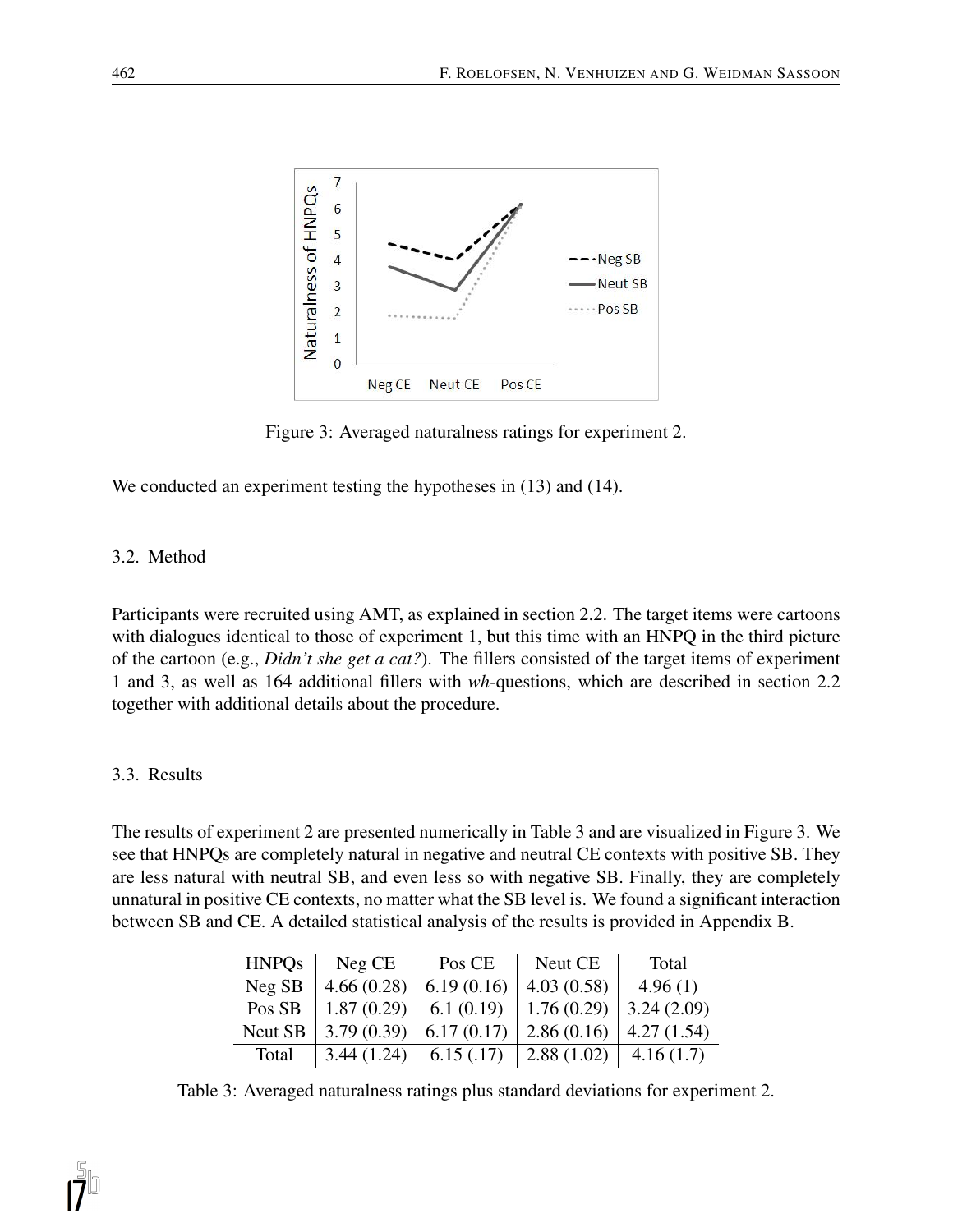#### 3.4. Discussion

*Contextual evidence.* The results clearly support hypothesis (13): HNPQs are only natural if there is no compelling contextual evidence for the prejacent.

*Speaker belief.* The results also support hypothesis (14): HNPQs are only completely natural in positive SB contexts. Notice that in negative and neutral CE contexts we have the following scale:

```
positive SB >> neutral SB >> negative SB
```
HNPQs are only completely natural with positive SB, less natural with neutral SB, and even less natural with negative SB. This scale may be explained by the fact that, strictly speaking, neutral and negative SB contexts are compatible with a positive speaker belief. For instance, if Kate says that she is going to get a pet, then Jennifer may think that she is in fact going to get a cat. And even if Kate says that she is going to get a dog, Jennifer may still think that she is (also) going to get a cat. Note that a positive speaker belief is easier to accommodate in a neutral SB context than in a negative SB context. This may explain the marginal acceptability of HNPQs in neutral SB contexts and their even more marginal acceptability in negative SB contexts.

# 4. Experiment 3: low negation polar questions

4.1. Hypotheses

LNPQs have received less attention in the literature than PPQs and HNPQs. However, one concrete generalization has been formulated by AnderBois (2011, p.133):

"LNPQs are inconsistent with scenarios where the speaker has a contextually clear neutral or positive stance."

This generalization is motivated by the following variants of Buring and Gunlogson's examples:

- (15) Scenario: A and B are talking long-distance on the phone  $\Rightarrow$  no contextual evidence concerning the weather at B's location
	- a. #B: What's the weather like out there? Is it not raining?
	- b. #B: What's the weather like out there? Is it not sunny?
- (16) Scenario: A enters B's windowless office wearing a dripping wet raincoat  $\Rightarrow$  compelling contextual evidence for rain and against sunshine
	- a. #B: What's the weather like out there? Is it not raining?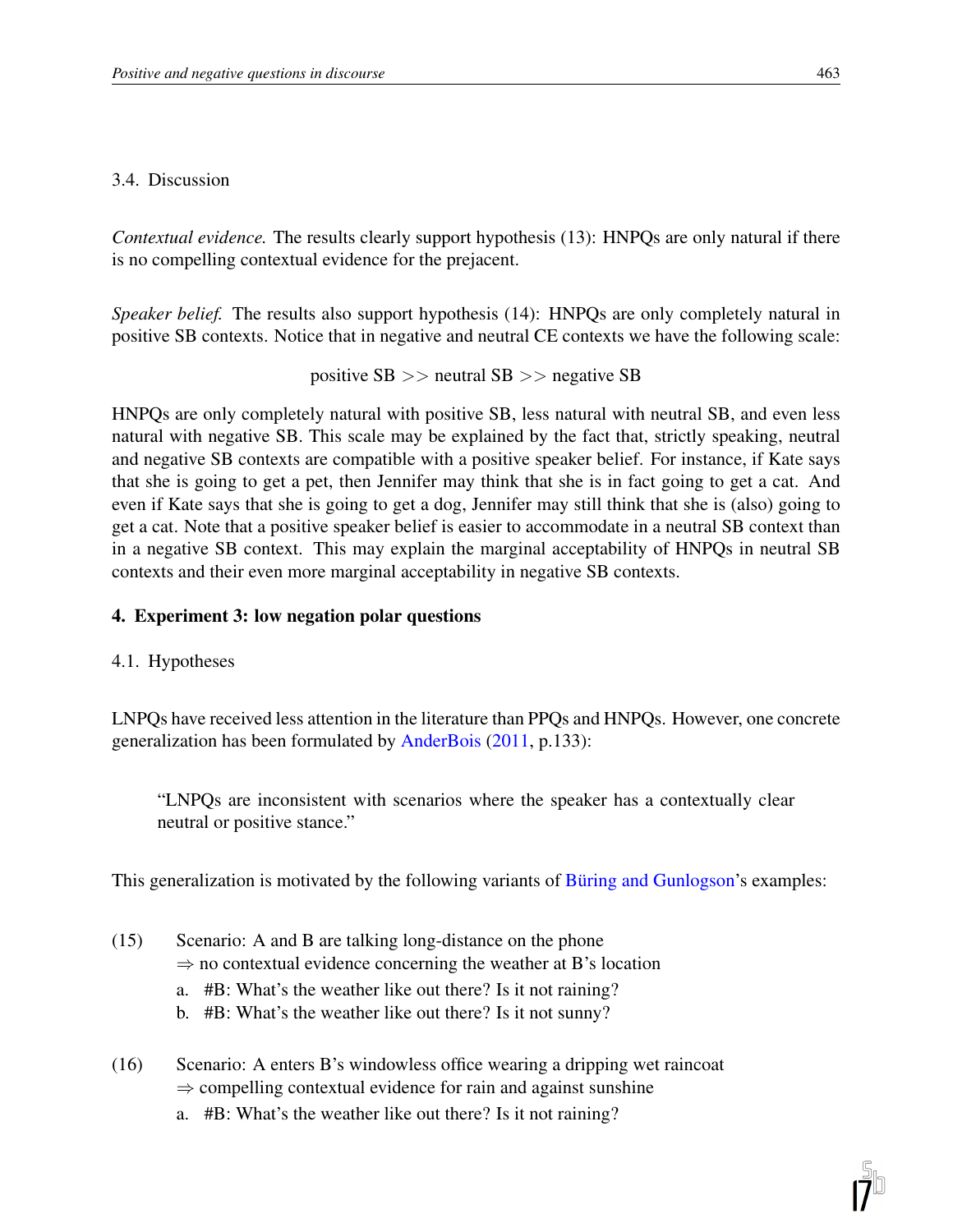b. ?B: What's the weather like out there? Is it not sunny?

It is not entirely clear whether AnderBois' generalization is intended to make reference to the speaker's beliefs, or to the contextual evidence. We formulate two hypotheses loosely based on AnderBois' generalization and examples, one in terms of contextual evidence and one in terms of speaker beliefs.

- (17) Felicity condition for LNPQs in terms of contextual evidence LNPQs are only felicitous in contexts with compelling contextual evidence against  $p$ .
- (18) Felicity condition for LNPQs in terms of speaker belief LNPQs are only felicitous in contexts with a negative speaker belief w.r.t. p.

We carried out an experiment to test these hypotheses.

4.2. Method

Participants were recruited using AMT, as explained in section 2.2. The target items were cartoons with dialogues identical to those of experiment 1 and 2, but this time with a LNPQ in the third picture of the cartoon (e.g., *Did she not buy a cat?*). The fillers consisted of the target items of experiment 1 and 2, as well as 164 additional fillers with *wh*-questions, which are described in section 2.2 together with additional details about the procedure.

4.3. Results

The results of experiment 3 are presented numerically in Table 4 and are visualized in Figure 4. We see that LNPQs are most natural in negative CE contexts with positive SB, followed by neutral CE contexts with positive SB. LNPQs are completely unnatural in positive CE contexts, no matter the level of SB.

Negative and neutral CE contexts exhibit the SB scale familiar from experiment 2:

positive SB >> neutral SB >> negative SB

The rating of LNPQs in negative CE contexts does not differ significantly from their rating in neutral CE contexts. However, if we consider only contexts with positive SB, then the rating of LNPQs in negative CE contexts does differ significantly from their rating in neutral CE contexts.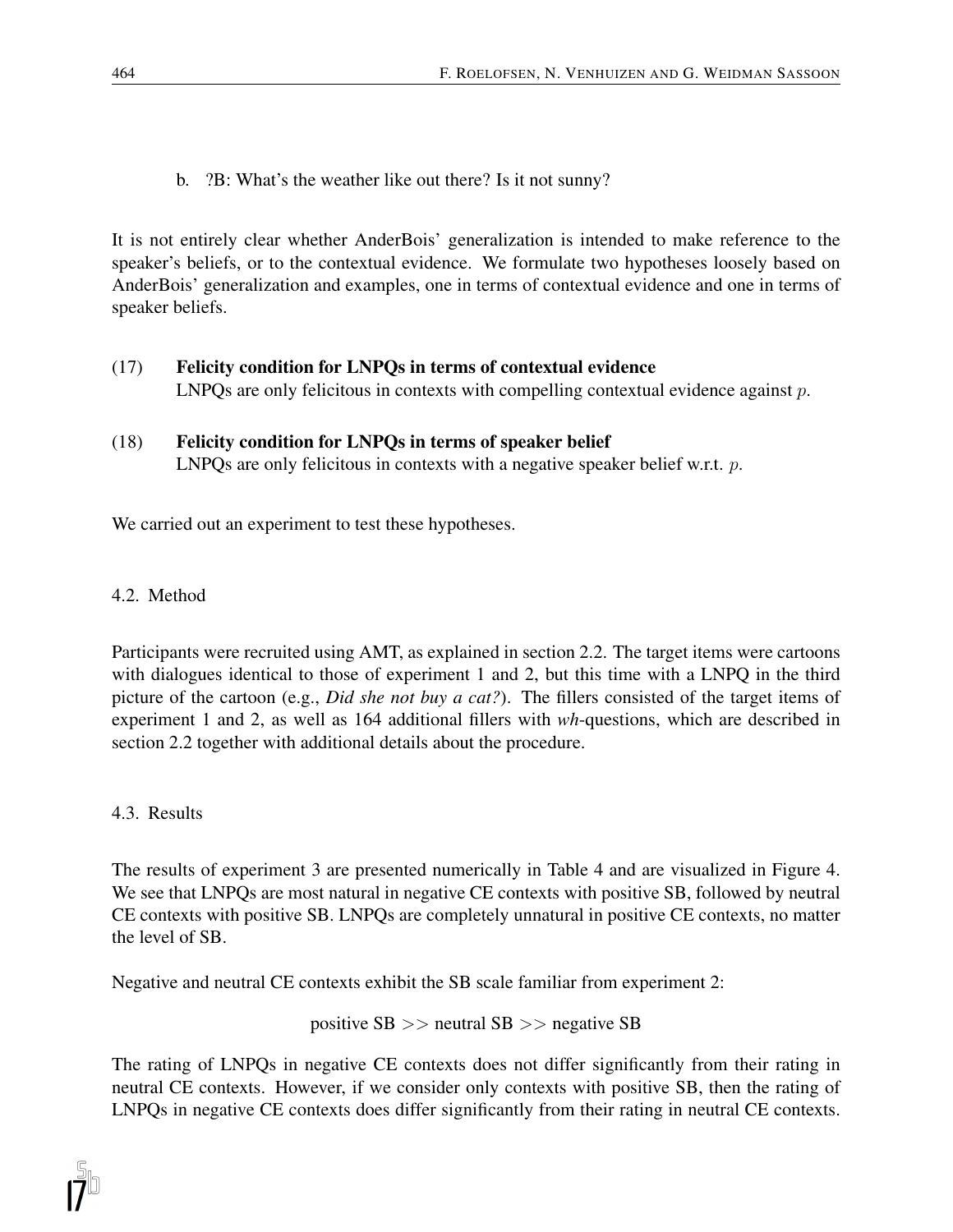

Figure 4: Averaged naturalness ratings for experiment 3.

| <b>LNPOs</b> | Neg CE     | Pos CE                              | Neut CE   | Total                    |
|--------------|------------|-------------------------------------|-----------|--------------------------|
| Neg SB       | 4.85(0.63) | 6.19(0.16)                          | 4.78(0.2) | 5.27(.76)                |
| Pos SB       |            | $2.33(0.23)$ 6.36 (0.18) 3.18 (0.3) |           | 3.96(1.8)                |
| Neut SB      | 4.19(0.47) | 6.26(0.21)                          | 3.93(0.3) | 4.79(1.12)               |
| Total        | 3.79(1.18) | 6.27(0.19)                          | 3.96(.72) | $\vert 4.67(1.39) \vert$ |

Table 4: Averaged naturalness ratings plus standard deviations for experiment 3.

We found a significant interaction between SB and CE. A detailed statistical analysis of the results is provided in Appendix C.

# 4.4. Discussion

*Contextual evidence.* The results do not support hypothesis (17): LNPQs are more natural in negative CE contexts than in positive CE contexts; however, they are not significantly more natural in negative CE contexts than in neutral CE contexts. Only if we restrict ourselves to contexts with positive SB, hypothesis (17) is supported.

The pattern that we found for LNPQs is strikingly similar to the pattern we found for HNPQs. There is a difference in neutral CE contexts, where HNPQs are more natural than LNPQs, but the overall pictures do not differ as much as expected.

*Speaker belief.* The results clearly reject hypothesis (18), which says that LNPQs are only natural in contexts with negative SB. In fact, we see that LNPQs are least natural in negative SB contexts. Again, the pattern that we find is similar to that of HNPQs:

positive SB >> neutral SB >> negative SB

where only positive SB results in complete acceptability. Under the assumption that LNPQs require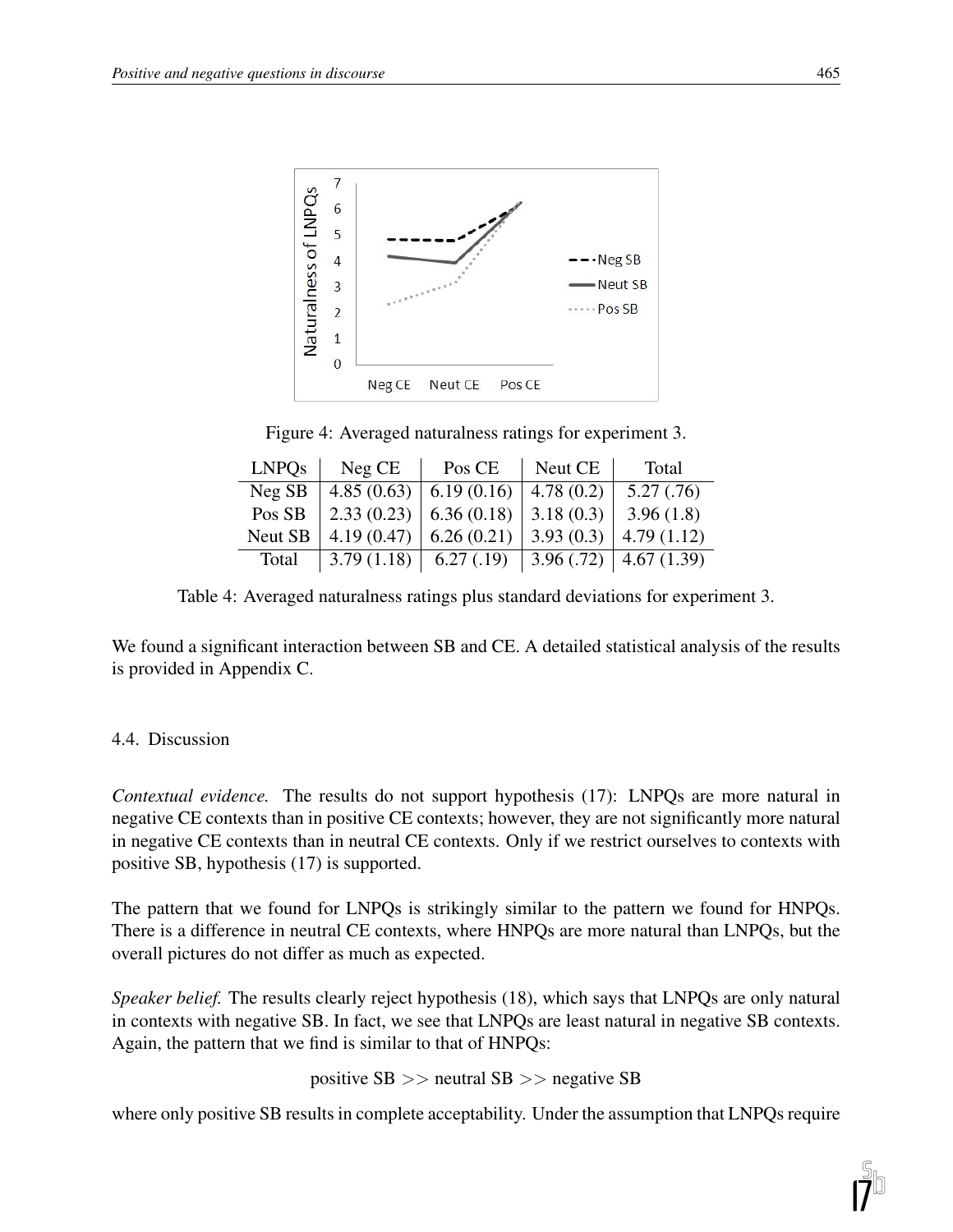a positive speaker belief, the observed scale may be explained just like we did in the case of HNPQs: the neutral and negative SB contexts in the experiment suggest the absence of positive speaker belief, but strictly speaking, they do not exclude it.

As in the previous experiments, the effects of CE and SB exhibit a significant interaction. Thus, to predict the felicity of LNPQs in a given context we need to know both the polarity (negative, positive, or neutral) of the contextual evidence and the polarity of the speaker's beliefs with respect to the prejacent of the question.

# 5. General discussion

We saw that the felicity of all question types is affected by both CE and SB, with significant interactions between these factors. This suggest that future theorizing should consider both CE and SB, as well as the relation between the two, as prominent factors affecting the licensing of different types of polar questions.

The hypotheses that we tested were mostly supported by the experimental results. However, some of the results were not (entirely) expected in light of the given hypotheses: (a) the complete unacceptability of PPQs in positive CE contexts, (b) the marginal acceptability of PPQs in negative CE contexts with positive SB, (c) the 'SB acceptability scale' found for HNPQs and LNPQs, and (d) the marginal acceptability of LNPQs in neutral CE contexts with positive SB. We provided possible explanations for these results, which may be tested in further experimental work.

The experimental results obtained here also provide the basis for further theoretical work. A comprehensive account is beyond the scope of this paper, but we suggest that the following factors play a role in how speakers formulate polar questions, and therefore indirectly determine the felicity of the different types of polar questions in a given context.

# 1. DON'T ASK ANYTHING IF NOT NEEDED

This explains why all types of PQs are infelicitous in positive CE contexts with positive or neutral SB, and in negative CE contexts with negative or neutral SB. Marginal acceptability in negative CE contexts with neutral SB can be explained by the fact that neutral SB contexts are strictly speaking compatible with a positive speaker belief, in which case the speaker does have a reason to ask a polar question.

# 2. AVOID REVERSING RESPONSES

Farkas and Roelofsen (2012) make a general distinction between *agreeing* and *reversing* responses, and argue that reversing responses are more marked than agreeing responses. Furthermore, they hypothesize that, whenever possible, speakers formulate their questions in such a way that a marked reversing response can be avoided. This explains why PPQs are infelicitous in negative CE contexts, and why HNPQs and LNPQs are infelicitous in positive CE contexts, even with negative SB. It also explains the very marginal felicity of PPQs in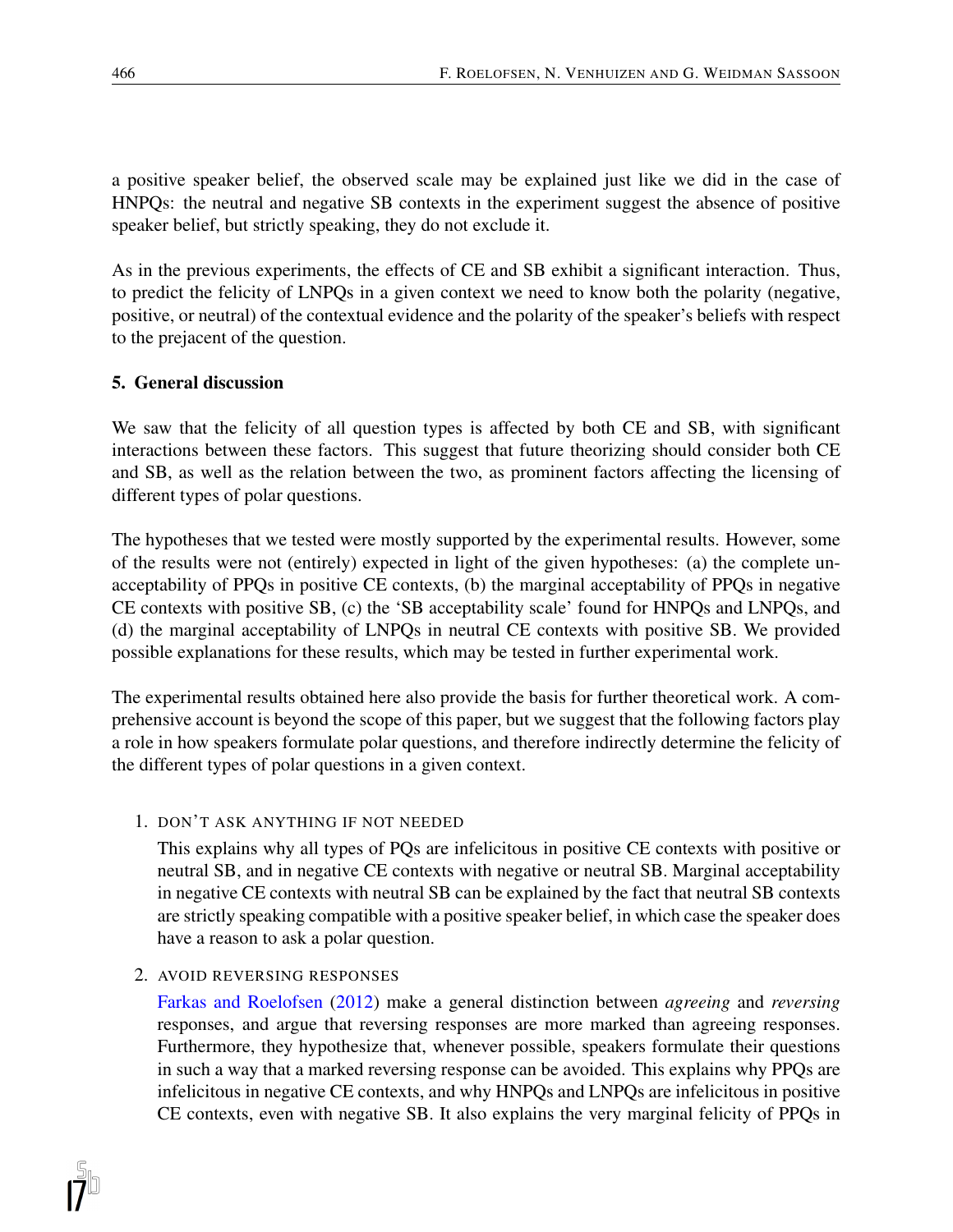neutral CE contexts with negative SB.

3. IN CASE OF CONFLICT, PUT ALL ALTERNATIVES ON THE TABLE

If there is a conflict between CE and SB, it is in the speaker's interest to make all relevant alternatives salient. This explains why PPQs are infelicitous in positive CE contexts with negative SB, as illustrated in (19).

- (19) Kate to Jennifer: I am going to get a cat. Rose to Jennifer: Did you hear? Kate got a dog. Jennifer to Rose: #Did she get a dog? /  $\sqrt{\text{Didn}}$ 't she get a cat?
- 4. (a) IF POSSIBLE, USE THE LEAST MARKED FORM (PPQ) (AnderBois, 2011)

(b) USE A MARKED FORM (HNPQ OR LNPQ) TO SIGNAL POSITIVE SB

The felicity of HNPQs and LNPQs in the presence of positive SB is explained by (b); their infelicity in the absence of positive SB is explained by (a). We have no deep explanation of the connection between marked forms, involving negation, and positive SB. For now, this connection needs to be stipulated as an unexplained linguistic convention.

Of course, even though the experiments presented in this paper provide some new insight into the felicitiy of positive and negative polar questions in various discourse contexts, much more work is needed to really obtain a clear picture of this empirical domain. Besides the various follow-up experiments mentioned along the way, it would be especially worthwhile to investigate (a) the role of *intonation*, and (b) the role of positive and negative *polarity items*, especially in HNPQs and LNPQs (see Hartung, 2007, for initial work in this direction).

#### Acknowledgments

We are grateful to Maria Aloni, Adrian Brasoveanu, and Simone Gieselman for helpful discussion at various stages of this project, and to Tirza van Meurs for drawing the cartoons used in the experiment. We are also grateful to the SuB referees and participants for very useful feedback. The research reported here was made possible by financial support from the Netherlands Organization for Scientific Research (NWO), which is gratefully acknowledged.

#### A. Statistical analysis of the results of experiment 1

• 3-way comparison of the different CE levels

A nonparametric Friedman Test for the significance of the difference among the distributions of 3 correlated samples of averaged ratings in negative, positive and neutral CE contexts, each with 18 matched items (the values for 6 items each within 3 different SB contexts), yields that the samples are significantly different (csqr = 28.78, df = 2, P < .0001), with mean ranks Mneut = 1, Mneg =  $2.3$ , Mpos =  $2.7$ .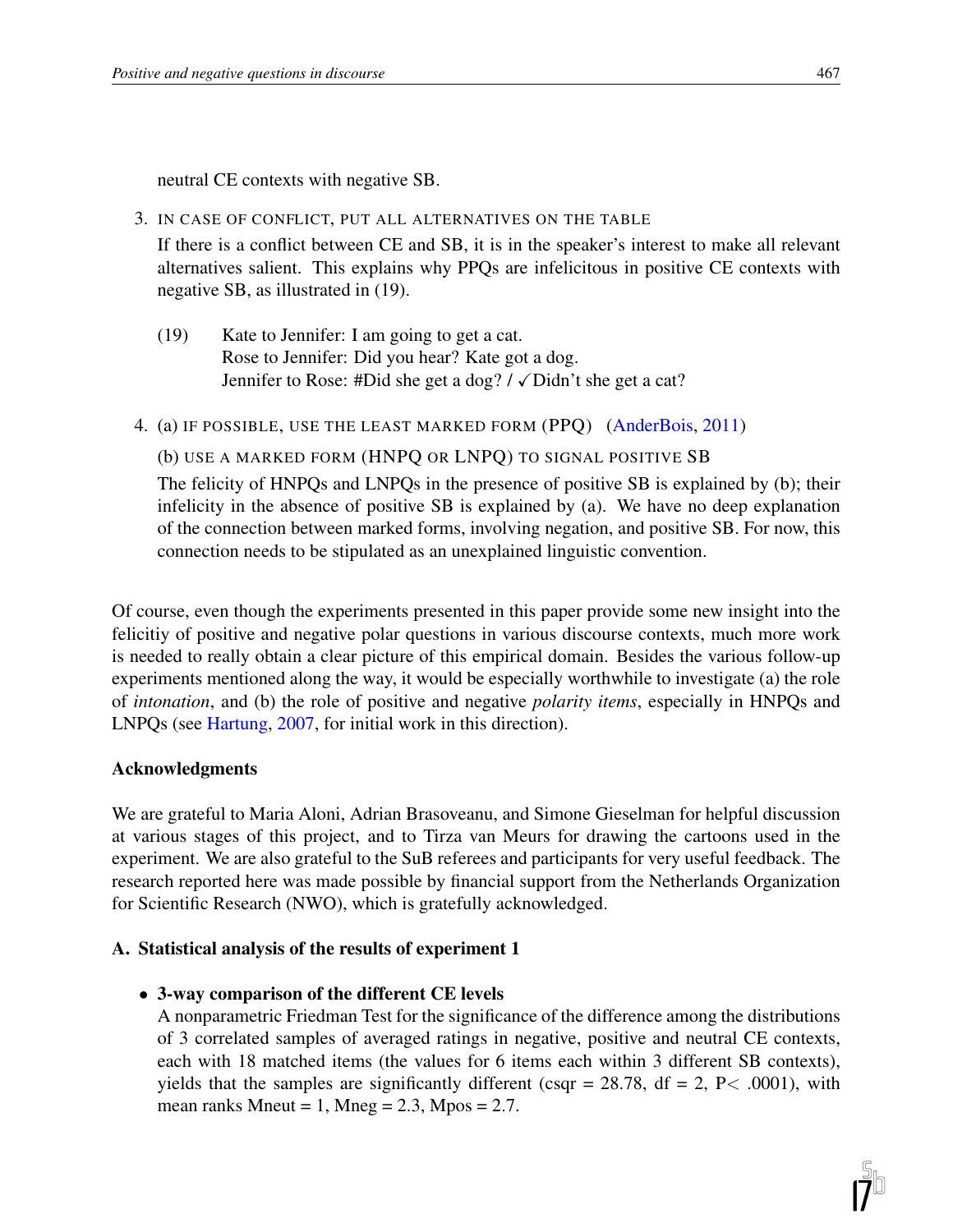• Pairwise comparison of the different CE levels

A Wilcoxon Signed-Rank Test for the difference between two samples of 18 matched pairs yields a significant difference between neutral and negative CE contexts (W = -171,  $n_{s/r}$  = 18, z = -3.71, P<.0002), a significant difference between neutral and positive CE contexts (W =  $-171$ ,  $n_{s/r} = 18$ ,  $z = -3.71$ , P<.0002), and a significant difference between negative and positive CE contexts (W = -125,  $n_{str} = 18$ , z = -2.71, P<.0067).

#### • Pairwise comparison of the different SB levels

A Wilcoxon Signed-Rank Test for the difference between two samples of 18 matched pairs yields a significant difference between neutral and negative SB contexts ( $W = -88$ ,  $n<sub>s/r</sub> = 17$ ,  $z = -2.07$ , P<.039), a significant difference between neutral and positive CE contexts (W = 93,  $n_{s/r} = 18$ ,  $z = 2.01$ , P<.045), and a significant difference between negative and positive CE contexts (W = 125,  $n_{s/r}$  = 18, z = 2.71, P<.0067).

#### • Main effects of CE and SB, and interaction between the two

A 2-factor Anova with 9 repeated measures yields a significant effect of CE (df=2, F=49.45,  $P<.0001$ ), a significant effect of SB (df = 2, F=54.83, P $<.0001$ ), and a significant interaction between CE and SB (df=4, F=45.66, P<.0001).

#### • Pairwise comparison of the different SB levels, given negative CE

Considering only negative CE contexts, a Wilcoxon Signed-Rank Test for the difference between two samples of 6 matched pairs yields a significant difference between positive and neutral SB (W = 21,  $n_{s/r} = 6$ , P<.05) and a significant difference between positive and negative SB (W = 21,  $n_{s/r}$  = 6, P < 0.05). A significant difference between neutral and negative SB only in a directional test (W = -13,  $n_{s/r}$  = 5, Pdir <.05).

#### • Pairwise comparison of the different SB levels, given positive CE

Considering only positive CE contexts, we obtain a significant difference between positive and negative SB (W = 21,  $n_{s/r}$  = 6, P<.05). A significant difference between positive and neutral SB is obtained only in a directional test (W = 17,  $n_{s/r}$  = 6, Pdir <.05), and the same goes for the difference between neutral and negative SB (W = 18,  $n_{s/r}$  = 6, Pdir <.05).

#### • Pairwise comparison of the different SB levels, given neutral CE

Considering only neutral CE contexts, we obtain a significant difference between neutral and negative SB (W = -21,  $n_{s/r}$  = 6, P < 0.05) and a significant difference between negative and positive SB (W = 21,  $n_{s/r}$  = 6, P < 0.05). A significant difference between neutral and positive SB is obtained only in a directional test (W = 17,  $n_{s/r}$  = 6, Pdir <.05).

#### • Pairwise comparison of the different CE levels, given neutral SB

Considering only neutral SB contexts, we obtain a significant difference between neutral and negative CE (W = -21,  $n_{s/r}$  = 6, P < 0.05) and a significant difference between positive and neutral CE (W = 21,  $n_{s/r}$  = 6, P < 0.05). A significant difference between positive and negative CE is obtained only in a directional test (W = 13,  $n_{s/r}$  = 6, Pdir <.05).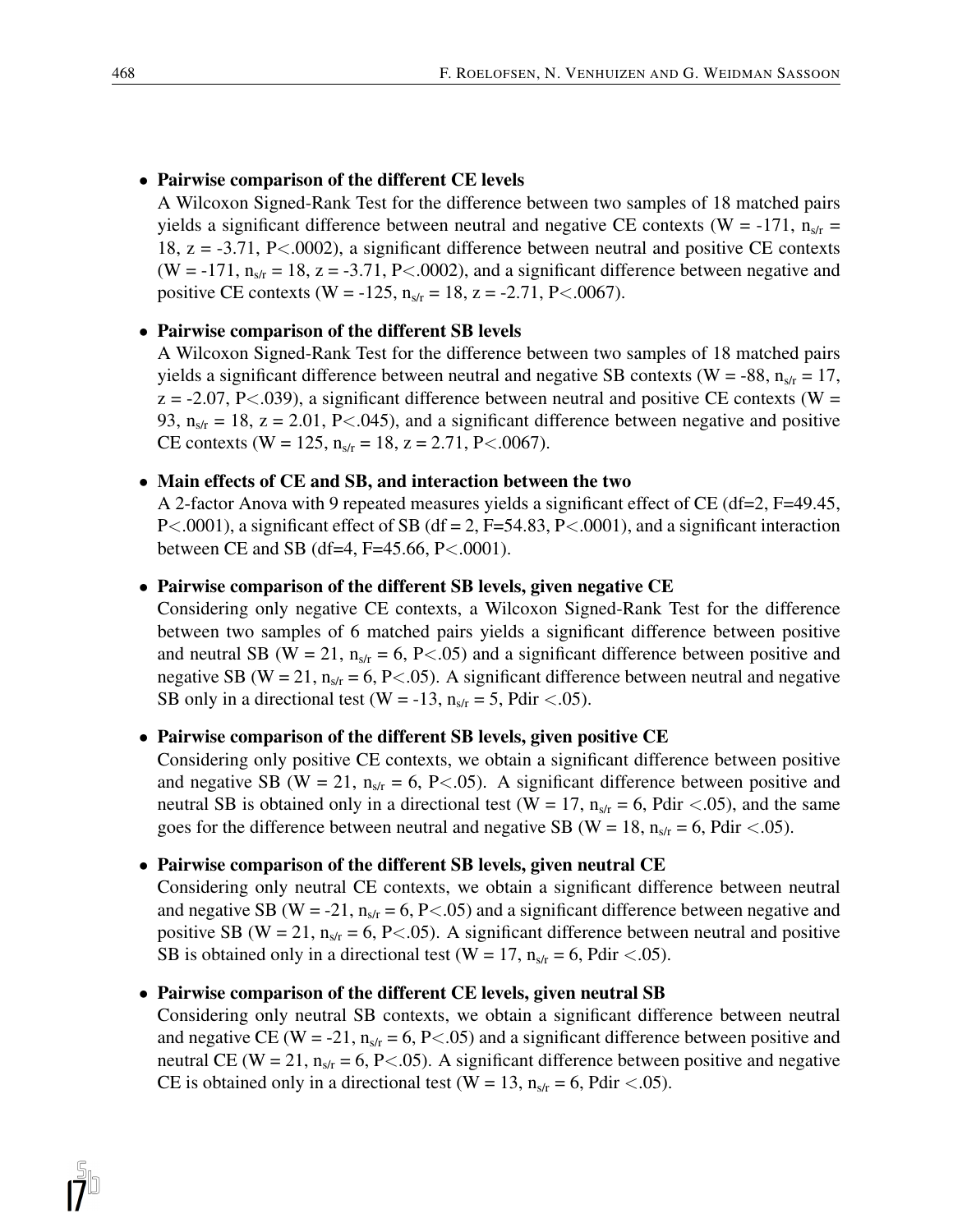• Pairwise comparison of the different CE levels, given negative SB

Considering only negative SB contexts, we obtain a significant difference between neutral and negative CE (W = -21,  $n_{s/r}$  = 6, P < 0.05) and a significant difference between neutral and positive CE (W = -21,  $n_{s/r}$  = 6, P < 05). We do not find a significant difference between negative and positive CE contexts (W = -3,  $n_{s/r} = 6$ ).

#### • Pairwise comparison of the different CE levels, given positive SB

Considering only positive SB contexts, we obtain a significant difference between neutral and negative CE (W = -21,  $n_{s/r}$  = 6, P < 0.05), a significant difference between neutral and positive CE (W = -21,  $n_{s/r}$  = 6, P < 0.05), and a significant difference between negative and positive CE (W = -21,  $n_{s/r} = 6$ , P < .05).

#### B. Statistical analysis of the results of experiment 2

#### • Pairwise comparison of the different CE levels

A Wilcoxon Signed-Rank Test for the difference between two samples of 18 matched pairs yields a significant difference between neutral and negative CE (W = -129,  $n_{s/r} = 17$ , z = -3.04, P<.0025), a significant difference between neutral and positive CE (W = -171,  $n_{s/r}$  = 18,  $z = -3.71$ , P<.0002), and a significant difference between negative and positive CE (W =  $-171$ ,  $n_{s/r} = 18$ ,  $z = -3.71$ ,  $P < .0002$ ).

#### • Pairwise comparison of the different SB levels

A Wilcoxon Signed-Rank Test for the difference between two samples of 18 matched pairs yields a significant difference between neutral and negative SB (W = -153,  $n_{s/r} = 18$ , z = -3.32, P=.0009), a significant difference between neutral and positive SB (W = 158,  $n_{str}$  = 18,  $z = 3.43$ , P<.0006), and a significant difference between negative and positive SB (W = 163,  $n_{s/r} = 18$ ,  $z = 3.54$ ,  $P < .0004$ ).

#### • Main effects of CE and SB, and interaction between the two

A 2-factor Anova with 9 repeated measures yields a significant effect of CE (df=2, F=400.6,  $P<.0001$ ), a significant effect of SB (df = 2, F=136.3, P $<.0001$ ), and a significant interaction between CE and SB (df=4, F=64.8, P<.0001).

#### • Pairwise comparison of the different SB levels, given negative CE

Considering only negative CE contexts, a Wilcoxon Signed-Rank Test for the difference between two samples of 6 matched pairs yields a significant difference between neutral and negative SB (W = -21,  $n_{s/r}$  = 6, P < 0.05), a significant difference between neutral and positive SB (W = 21,  $n_{s/r}$  = 6, P <.05), and a significant difference between negative and positive SB contexts (W = 21,  $n_{s/r}$  = 6, P<.05).

#### • Pairwise comparison of the different SB levels, given neutral CE

Considering only neutral CE contexts, a Wilcoxon Signed-Rank Test for the difference between two samples of 6 matched pairs yields a significant difference between neutral and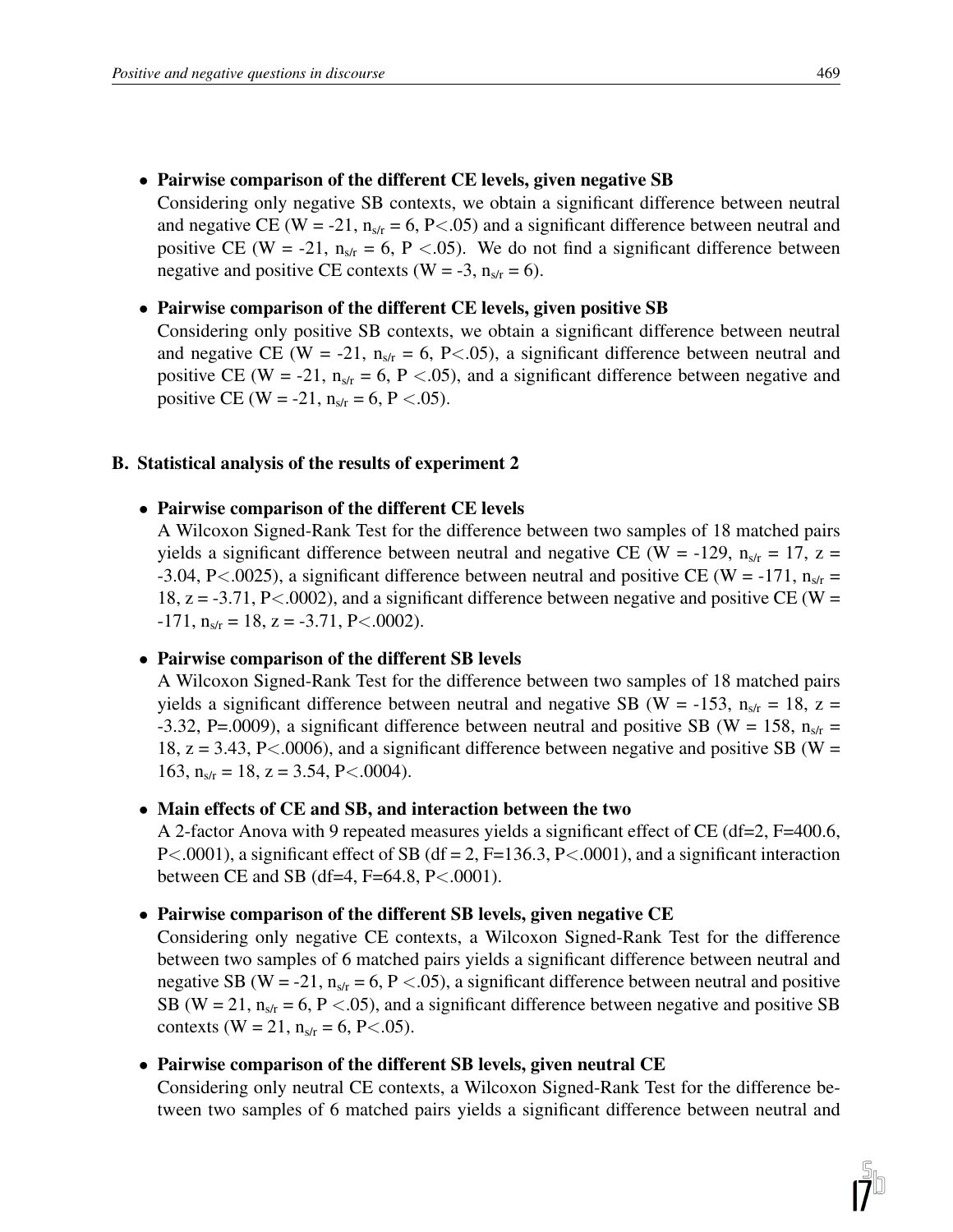negative SB (W = -21,  $n_{s/r}$  = 6, P < 05), a significant difference between negative and positive SB (W = 21,  $n_{s/r}$  = 6, P<.05), and a significant difference between neutral and positive SB contexts (W = 21,  $n_{s/r}$  = 6, P < 05).

#### • Pairwise comparison of the different SB levels, given positive CE

Considering only positive CE contexts, a Wilcoxon Signed-Rank Test for the difference between two samples of 6 matched pairs yields *no* significant difference between positive and negative SB (W = -13,  $n_{s/r}$  = 6, P > 05), *no* significant difference between positive and neutral SB (W = -8,  $n_{s/r}$  = 6), and *no* significant difference between neutral and negative SB  $(W = -3, n_{s/r} = 6).$ 

#### • Pairwise comparison of the different CE levels, given neutral SB

Considering only neutral SB contexts, a Wilcoxon Signed-Rank Test for the difference between two samples of 6 matched pairs yields a significant difference between positive and negative CE (W = 21,  $n_{s/r}$  = 6, P < 05), a significant difference between positive and neutral CE (W = 21,  $n_{s/r}$  = 6, P<.05), and a significant difference between neutral and negative CE contexts (W = -21,  $n_{s/r}$  = 6, P < 05).

#### • Pairwise comparison of the different CE levels, given negative SB

Considering only negative SB contexts, a Wilcoxon Signed-Rank Test for the difference between two samples of 6 matched pairs yields a significant difference between neutral and positive CE (W = -21,  $n_{s/r}$  = 6, P < .05), a significant difference between negative and positive CE (W = 21,  $n_{s/r}$  = 6, P < 0.05), and a significant difference between neutral and negative CE  $(W = -21, n_{s/r} = 6, P < .05).$ 

#### • Pairwise comparison of the different CE levels, given positive SB

Considering only positive SB contexts, a Wilcoxon Signed-Rank Test for the difference between two samples of 6 matched pairs yields a significant difference between neutral and positive CE (W = -21,  $n_{s/r}$  = 6, P < 05), a significant difference between negative and positive CE (W = -21,  $n_{s/r}$  = 6, P < .05), but *no* significant difference between neutral and negative CE contexts (W = -4,  $n_{s/r}$  = 5).

#### C. Statistical analysis of the results of experiment 3

#### • Pairwise comparison of the different CE levels

A Wilcoxon Signed-Rank Test for the difference between two samples of 18 matched pairs yields a significant difference between neutral and positive CE contexts (W = -171,  $n_{s/r}$  = 18, z = -3.71, P<.0002), a significant difference between negative and positive CE contexts (W =  $-171$ ,  $n_{s/r} = 18$ ,  $z = -3.71$ , P<.0002), but *no* significant difference between neutral and negative CE contexts (W = 39,  $n_{s/r}$  = 18, z = .84, P=.4).

#### • Pairwise comparison of the different SB levels

A Wilcoxon Signed-Rank Test for the difference between two samples of 18 matched pairs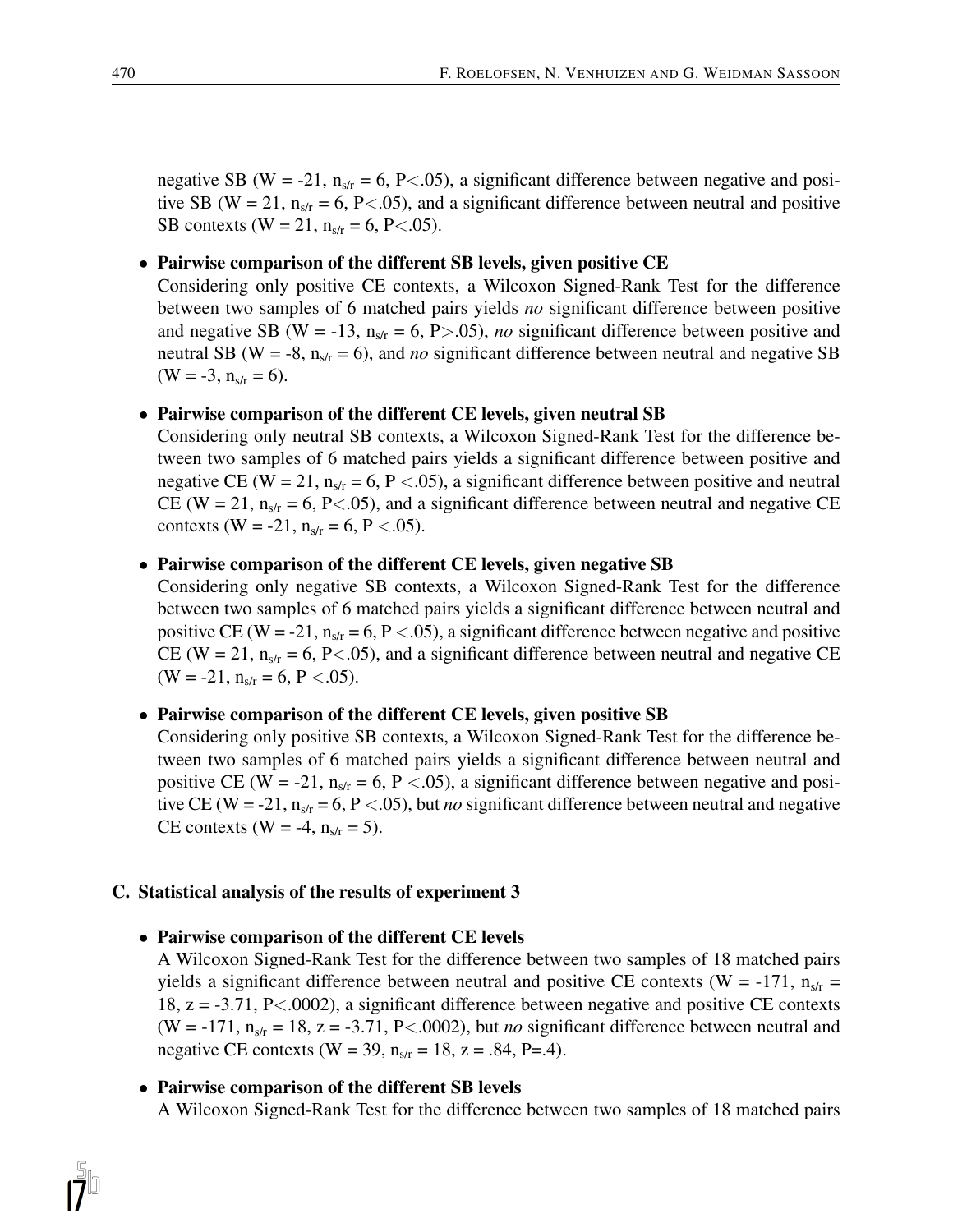yields a significant difference between neutral and negative SB contexts (W = -113,  $n_{s/r} = 17$ ,  $z = -2.66$ , P=.0078), a significant difference between neutral and positive CE contexts (W = 143,  $n_{s/r} = 18$ ,  $z = 3.1$ , P<.0019), and a significant difference between negative and positive CE contexts (W = 136,  $n_{s/r}$  = 18, z = 2.95, P<.0032).

#### • Main effects of CE and SB, and interaction between the two

A 2-factor Anova with 9 repeated measures yields a significant effect of CE (df = 2, F = 404.14, P<.0001), a significant effect of SB (df = 2, F = 112.2, P<.0001), and a significant interaction between CE and SB (df = 4,  $F = 28.17$ ,  $P < .0001$ ).

#### • Pairwise comparison of the different SB levels, given negative CE

Considering only negative CE contexts, a Wilcoxon Signed-Rank Test for the difference between two samples of 6 matched pairs yields a significant difference between neutral and positive SB (W = 21,  $n_{s/r}$  = 6, P < 0.05) and a significant difference between negative and positive SB (W = 21,  $n_{s/r}$  = 6, P < 05). A significant difference between neutral and negative SB was obtained only in a directional test (W = -15,  $n_{s/r}$  = 5, Pdir <.05).

#### • Pairwise comparison of the different SB levels, given neutral CE

Considering only neutral CE contexts, a Wilcoxon Signed-Rank Test for the difference between two samples of 6 matched pairs yields a significant difference between neutral and negative SB contexts (W = -21,  $n_{s/r}$  = 6, P<.05), a significant difference between negative and positive SB contexts (W = 21,  $n_{s/r}$  = 6, P<.05), and a significant difference between neutral and positive SB contexts (W = 21,  $n_{s/r}$  = 6, P<.05).

#### • Pairwise comparison of the different SB levels, given positive CE

Considering only positive CE contexts, a Wilcoxon Signed-Rank Test for the difference between two samples of 6 matched pairs yields *no* significant difference between positive and negative SB ( $W = 14$ ,  $n_{s/r} = 6$ ), *no* significant difference between positive and neutral SB (W = 7,  $n_{s/r}$  = 6), and *no* significant difference between neutral and negative SB (W = 7,  $n_{s/r}$  $= 6$ ).

#### • Pairwise comparison of the different CE levels, given neutral SB

Considering only neutral SB contexts, a Wilcoxon Signed-Rank Test for the difference between two samples of 6 matched pairs yields a significant difference between positive and negative CE (W = 21,  $n_{s/r}$  = 6, P < 0.05) and a significant difference between positive and neutral CE (W = 21,  $n_{s/r}$  = 6, P<.05). A significant difference between neutral and negative CE is obtained only in a directional test (W = -18,  $n_{s/r}$  = 6, Pdir <.05).

#### • Pairwise comparison of the different CE levels, given negative SB

Considering only negative SB contexts, a Wilcoxon Signed-Rank Test for the difference between two samples of 6 matched pairs yields a significant difference between neutral and positive CE contexts (W = 21,  $n_{str}$  = 6, P < 05), a significant difference between negative and positive CE contexts (W = 21,  $n_{s/r}$  = 6, P < 0.05), but no significant difference between neutral and negative CE contexts (W = -1,  $n_{s/r} = 6$ ).